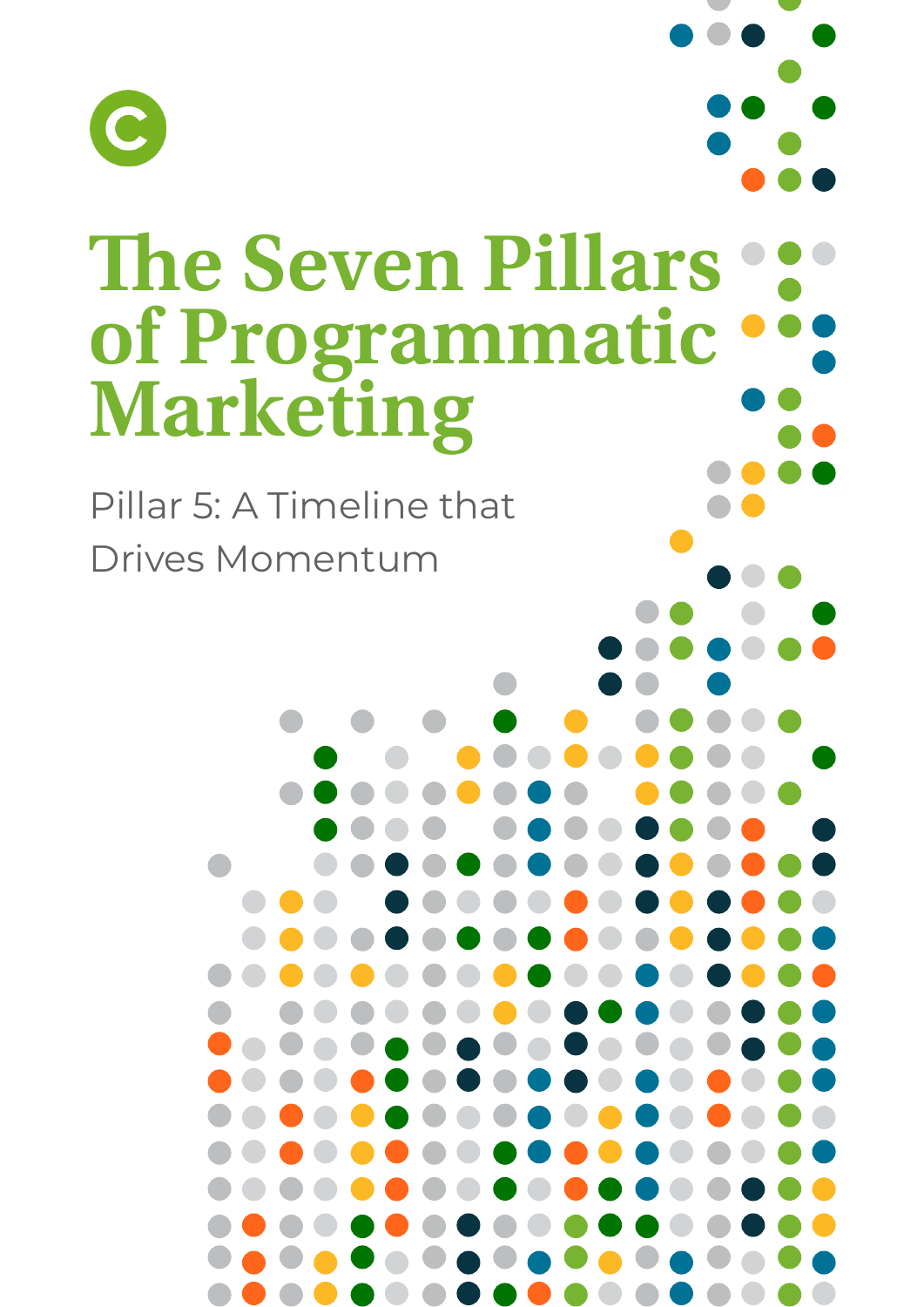

Setting goals and timelines is one of the most<br>important steps in the marketing process. It<br>allows you to track your campaign progress important steps in the marketing process. It allows you to track your campaign progress as it evolves from idea to execution. By creating reasonable timelines for each digital campaign, as well as your overall strategy, you can boost efficiency and ultimately your marketing ROI.

But we live in a world where instant gratification is the norm. We have fast access to everything information, technology, and entertainment, for example. Social media has trained us to want things here and now. Sometimes, instant gratification can be extremely motivating for agency marketers, especially when your clients want immediate results.

On the other hand, short-term gratification can get in the way of your long-term marketing goals. Sometimes in work—as in life—you have to make tradeoffs. And depending on your campaign, results come over more extended periods of time. Delaying gratification can bring greater satisfaction because you can better appreciate the results of your hard work.

In this fifth pillar of our series on programmatic marketing success, we show you how to build marketing timelines that can increase your runway for success.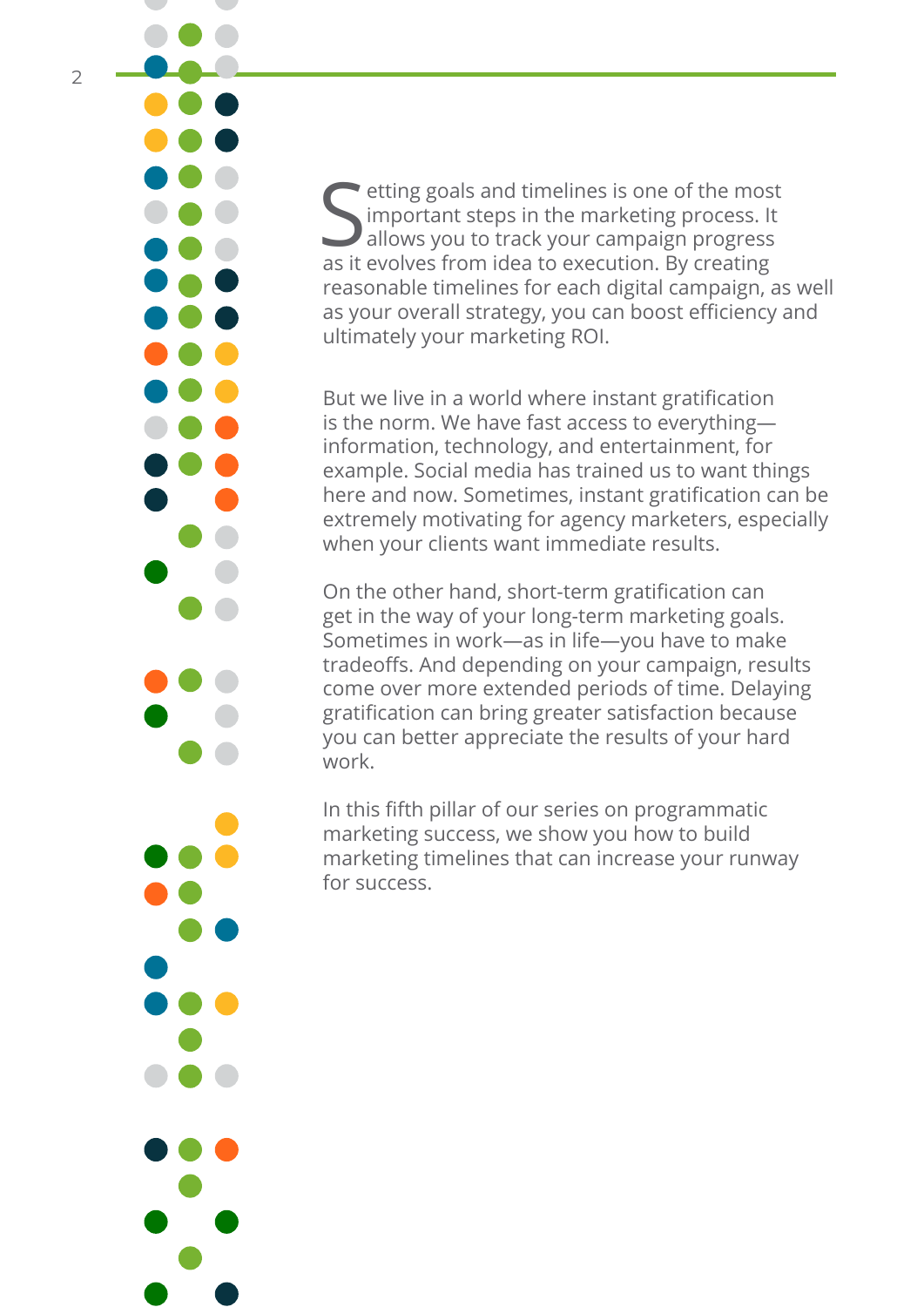### **Marketing results don't happen overnight**

When it comes to digital marketing, it's easier than ever to outline, design, schedule, and publish content. In some cases, you can access campaign data in real-time when ads go live. It can be tempting to adjust keywords, bids, and other variables as soon as results start coming in. After all, an effective digital marketing strategy depends on interpreting data and adjusting tactics quickly.

But sometimes, patience is the key to campaign planning. There are many components in a full-scale digital marketing campaign. Each part of the campaign deserves time to prove its worth and allow time for tangible results to develop. If you move on from any part of the campaign too soon, you may never know how effective your efforts could have been.

For example, paid (PPC) and organic (SEO) search campaigns are both foundational digital advertising strategies. Yet, they behave very differently. PPC campaigns can generate impressions quickly and show immediate results. SEO, however, can take from six months to a year to generate noticeable gains in rank and traffic. SEO results will never keep pace with PPC—It's simply not inherent in the tactic.

Giving your digital marketing campaigns time doesn't mean you'll lose ground on the competition. In fact, you could end up being a step ahead. A longer campaign calendar can better demonstrate how successful each campaign component was and for how long. A longer campaign timeframe can also help you properly allocate marketing resources. The more data you have, the more accurately you can decide which campaign components need more—or fewer—budget dollars.

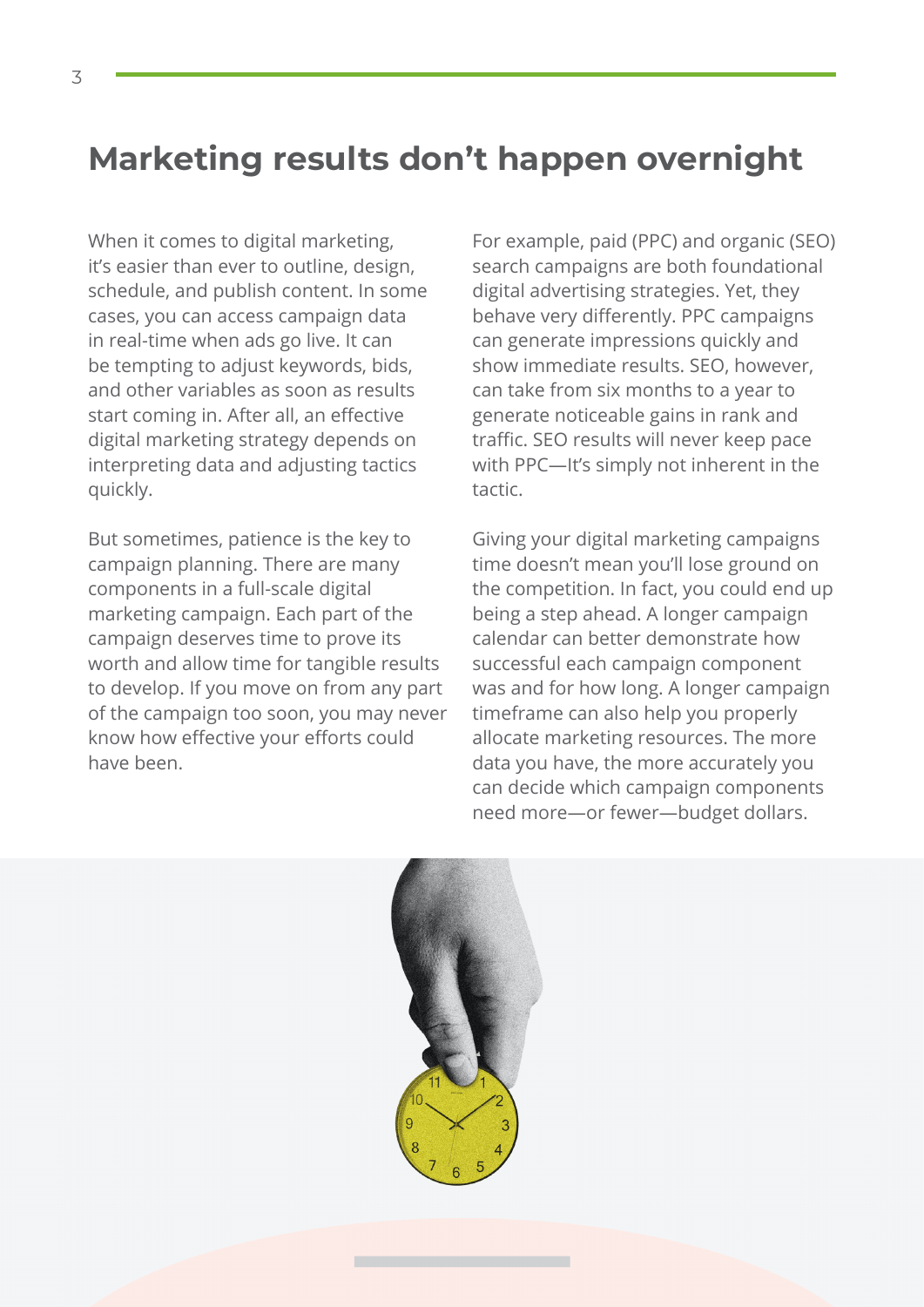#### **How to build an effective marketing timeline**

So what factors should you consider to develop effective timelines that drive marketing momentum? It's a careful balance between optimizing as quickly as possible and allowing time to collect truly useful information. We recommend starting with the launch date and working backward from there. It's important to think realistically about how much time is needed for each individual campaign component (i.e., display ad size, text, branding, design, landing page setup, editing/revisions, etc.). Then set deadlines for each task's completion within the boundary of the final campaign launch date. Putting time-based goals in place will help ensure your marketing team stays on track and is working toward an actual event.

Testing should be a key component of your digital marketing timeline. A/B testing compares the performance of two versions of one aspect of a campaign. For example, two variations of call-to-action (CTA) button text or an email with two different subject lines. Multivariate testing, in comparison, tests multiple elements of a campaign to identify the combination that yields the highest conversion rates. This may include landing page images, text, colors, and fonts. It's common for multivariate tests to exceed 50 or more combinations. Regardless of which type of testing you use, rolling out higher-performing campaign elements can improve long-term results.

**It's a careful balance between optimizing as d**<br> **It's a careful<br>
balance between<br>
optimizing as<br>
quickly as possible and allowing time to collect truly useful information."**

Our recommendation for programmatic advertising is to build a three-month minimum timeline, which provides:

**Ample time for ad creative, placement, and contextual processes.**

**Testing and optimization to maximize ad performance.**

Of course, every campaign may vary slightly depending on its goals, digital channels, product offerings, and other variables. Some campaigns may be shorter due to seasonality or timebased offers (i.e., a sale event, holiday, or special promotion). If you missed it, check out Pillar 2 of our series, *[Holistic Performance Metrics and Relevant KPIs](https://choozle.com/blog/the-seven-pillars-of-programmatic-marketing-success-holistic-performance-metrics-and-relevant-kpis/)*, which offers valuable information about how to set effective campaign goals.

**The ability to scale the best performing ads and media buys.**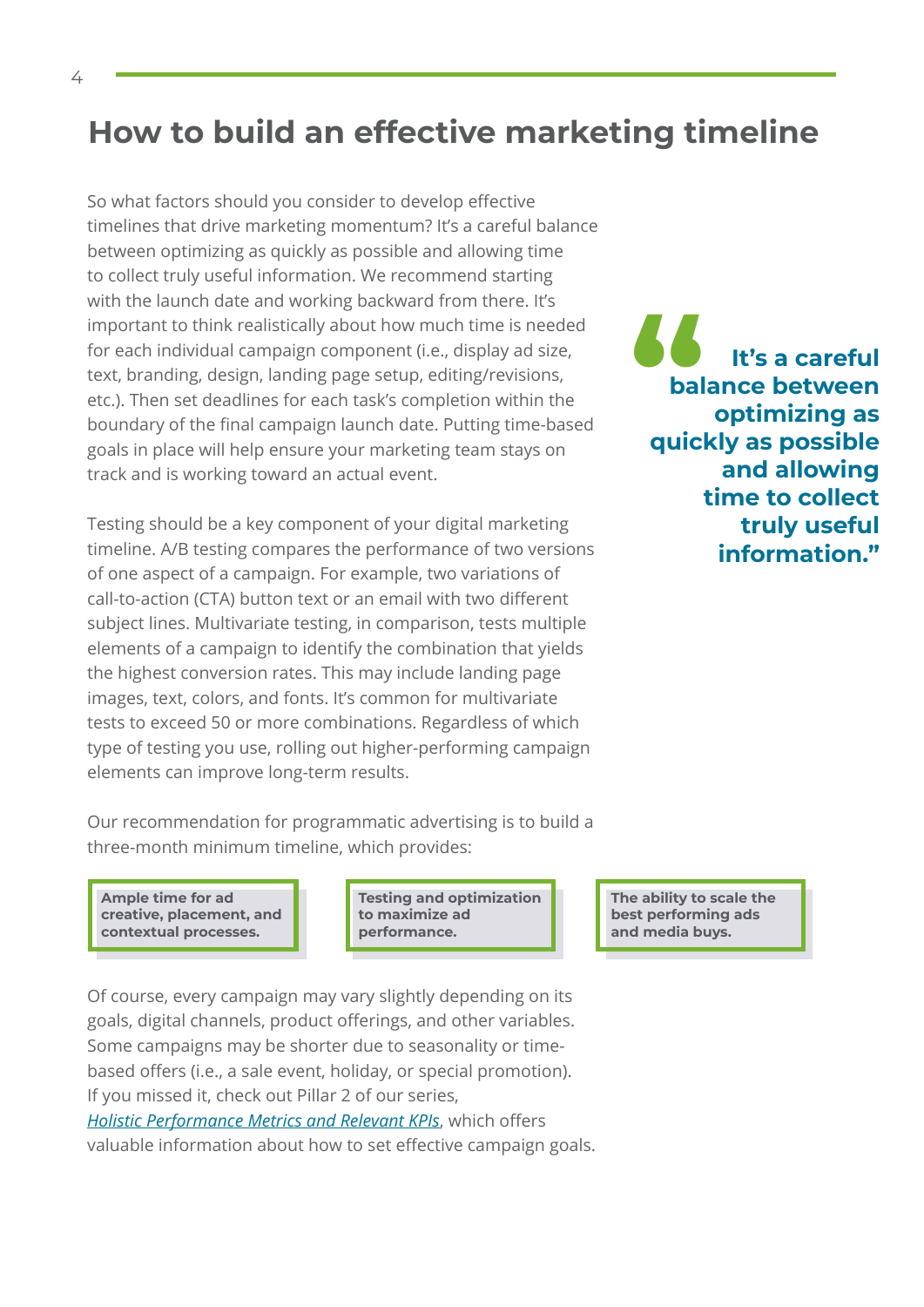#### **Overcoming timeline setbacks**

Inevitably, the best-laid marketing plans can hit roadblocks. After your programmatic campaign launches, you may realize that a CTA button or landing page link is broken, for example. Or, you may discover that your A/B-tested landing page isn't attached to your client's CRM. The result is that all those leads flowing into the database aren't being distributed to sales reps. Here are some other potential issues that can negatively impact your marketing timelines (as well as how to avoid them):

## **Poor teamwork X**

**How your team communicates can have an enormous effect on your campaign timeline. If communication issues are causing timeline delays, you may need to reshape how your team works together. A project management tool might help: when tasks are documented and checked off, you'll be able to set more realistic timelines and attainable goals.**

## **Mismatched campaign types X**

**The type of marketing campaign you launch can directly impact your timeline. For ongoing campaigns, you can keep things simple and reachable by setting the same timeline week after week or month after month. Social media campaigns can take a long time to prepare, for example, but posts can be scheduled months in advance. If your team is finishing their tasks way ahead of deadlines, adjust the timeline.** 

#### **X Unreachable goals**

**Your marketing timeline should reflect specific marketing goals. If your timeline is too short, you run the risk of missing your goal or extending your timeline. Alternatively, a long timeline could get in the way of other scheduled projects. A reasonable timeline will help you achieve your goals on time so you can move on to the next phase of your marketing strategy with confidence.**

It's crucial to double-check every aspect of all of your marketing campaigns. Test each component and the entire flow to ensure that every aspect is functioning as it should. Many marketing campaigns are ongoing, however. If you're engaged in digital marketing, you're going to be producing content for quite some time. You'll never stop sending out emails or posting on social media. To drive marketing momentum set a measurable marketing goal for each campaign and a timeline for each goal. That way, you'll be able to adjust your strategy as necessary.